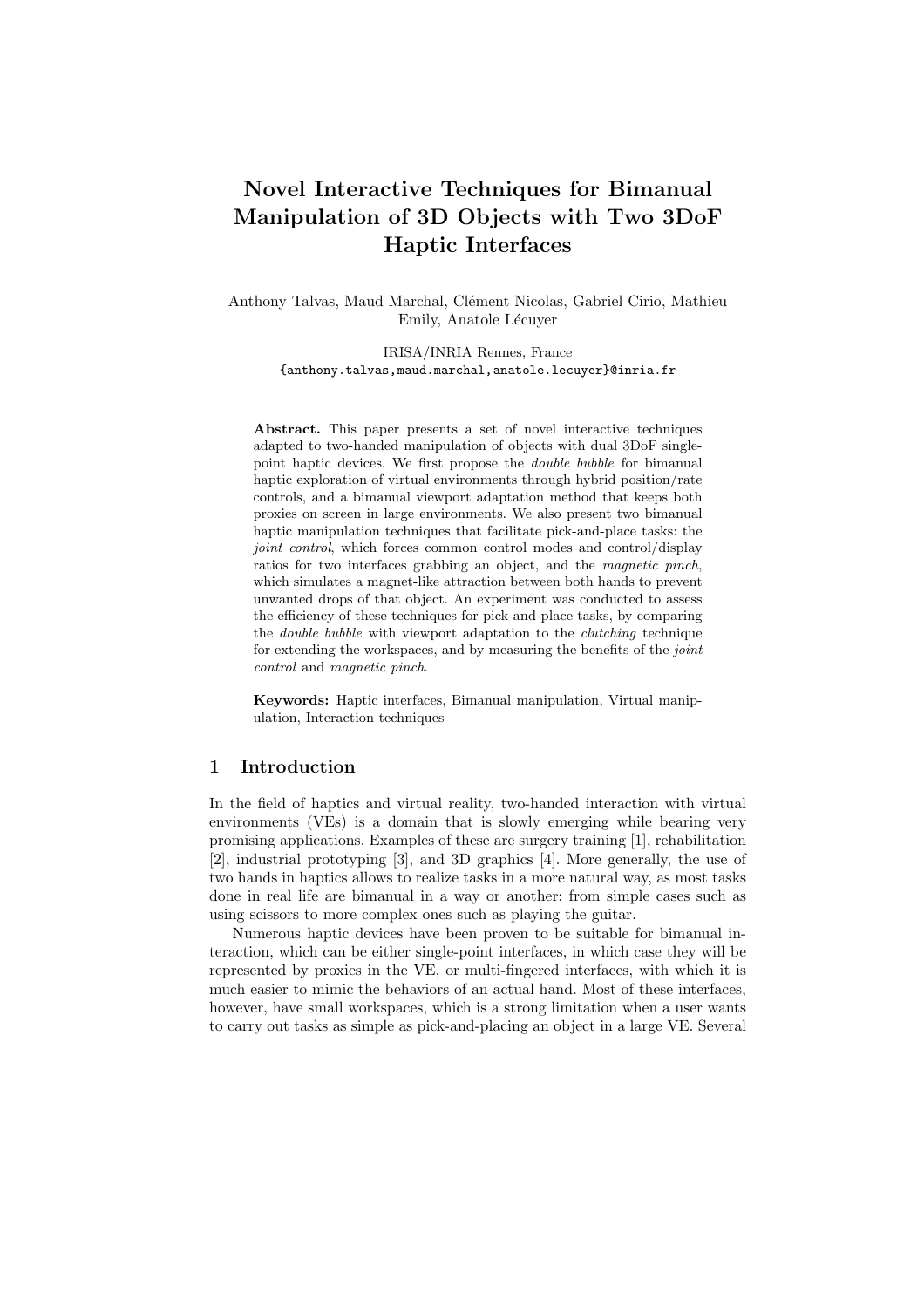hardware and software solutions were proposed to address this issue, notably the Bubble technique [18] which proved to be suitable for simultaneous grasping of objects and exploration in a VE with a bimanual whole-hand haptic interface [9]. However, while multi-fingered interfaces make it easier to firmly hold an object with two hands through the use of the fingers, it is still currently very difficult to grab and carry an object with proxies controlled by two single-point haptic interfaces, especially in large environments. Notably, a grasped object tends to slip from virtual hands if the contacts between them are not strongly maintained, and current bimanual navigation techniques tend to add to the difficulty of keeping those contacts over time.

In this paper, we introduce novel metaphors and interaction techniques to improve bimanual interaction with dual single-point haptic interfaces. Our major contributions are a double bubble technique with viewport adaptation for bimanual haptic exploration of large VEs, as well as the magnetic pinch and joint control techniques for facilitating the grasping and carrying of virtual objects with two virtual proxies. The paper is structured as follows: section 2 covers the related work on bimanual interaction with large VEs, section 3 details the proposed techniques, section 4 presents the experiment conducted to evaluate the techniques and section 5 discusses the results of the evaluation. Finally, conclusion and perspectives are presented in section 6.



Fig. 1. Example of a bimanual pick-and-place task in a large VE as addressed in this paper. (a) Bimanual haptic setup made of two single-point devices. (b) Grasping a virtual cube with two proxies. (c) Carrying and displacing the cube using our novel interactive techniques.

## 2 Related Work

This section presents the current state of the art in bimanual haptic interaction in large VEs, by first giving an overview of the existing bimanual haptic devices, then exposing the previously proposed hardware and software solutions for extending their workspaces, notably the bubble technique, and finally evoking the grasping of objects with two single-point haptic interfaces.

Several haptic devices allow bimanual interaction with VEs, whether being devices that were specifically designed for such use, or generic devices that were either adapted to this context or used as is. Some are single-point interfaces, such as the SPIDAR G&G [5], the DLR bimanual haptic interface [3] or the more widespread PHANToM series. Others are multi-fingered interfaces, such as the MasterFinger-2 [6], SPIDAR-8 [7] and Bimanual HIRO [8], which enable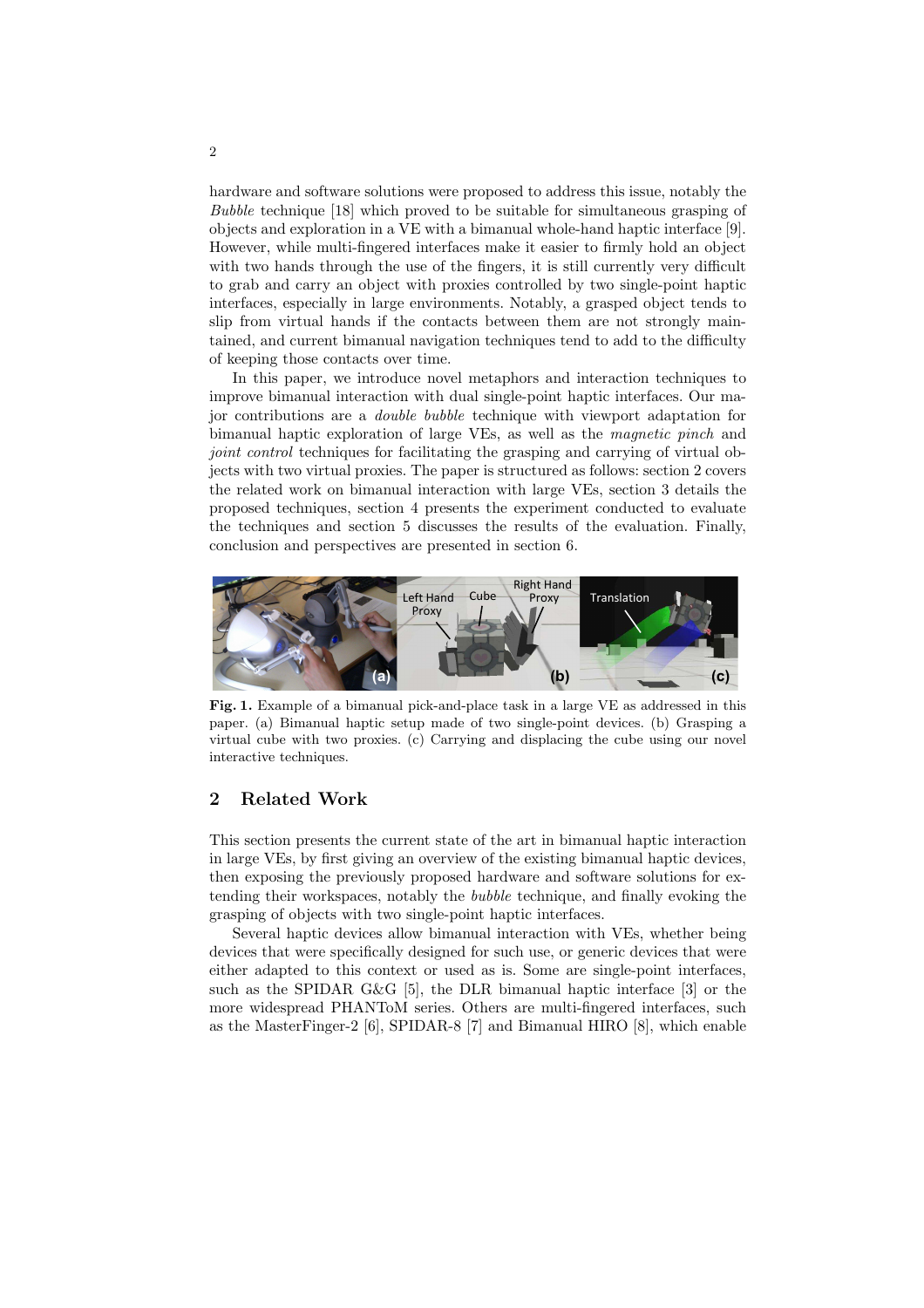interaction through 4, 8 and 10 fingertips respectively. Within this category of multi-fingered devices, the Haptic Workstation is a special case, not only providing interaction through the fingertips but also through the palm of both hands [9]. Multi-fingered interfaces are especially suited for grasping virtual objects thanks to their numerous interaction points, although it was shown that single-point devices could also allow grasping with a full control of all degrees of freedom (DoF) of an object through a soft-fingers method [10]. A disadvantage of the aforementioned devices is that their workspaces are limited, and as such are not well suited for working in large VEs, hence bringing the need for techniques that increase the available workspace.

Existing solutions for increasing the workspace of bimanual interfaces can be divided into hardware-based and software-based approaches. A straightforward hardware approach consists in increasing the workspace provided by each haptic device to fit that of the VE, either through a bigger frame or a redundant DoF. However the best result obtained for bimanual devices was the reach of human arms, in the cases of the DLR interface [3] and the Haptic Workstation [9]. Another solution for handling large VEs is the use of mobile haptic interfaces, i.e. haptic devices fixed on a mobile robot. Bimanual examples of these are the Mobile Haptic Grasper [12] and VISHARD7-based mobile interface [13]. However, while potentially providing an infinite planar workspace [11], these devices are still limited in vertical reach. Other hardware approaches solve the workspace issue by providing additional DoF to the user to handle navigation in the VE. For instance, a 3DoF foot pedal was used for controlling the motion of a two-armed robot in a remote environment [14].

While the hardware approaches do manage to solve the workspace issue to a certain extent, such devices are not necessarily widespread. Software approaches have the advantage of being generic and applicable to any haptic device available to the user with no further requirements, although the majority of them are not bimanual-specific. A first technique consists in applying a scaling factor to match the real workspace provided by the haptic devices with a virtual volume defined in the VE [15], although reducing the accuracy of motions in the virtual space. Another approach is the *clutching* technique, which consists in holding down a button to temporarily interrupt the coupling between the device and the proxy while the user recenters the device. The *Dual Shell* method is an extension of this technique, that automatically handles the clutching when predefined boundaries are reached, without requiring the potentially counterintuitive manipulation of a button [16]. The use of rate control was also proposed to control the velocity of the virtual proxy through the position of the haptic device [17]. This technique infinitely increases the workspace in all directions, however it is far from being intuitive and appears to be an acquired skill.

This leads to the Bubble technique, which uses position control inside predefined spherical boundaries of the device, and rate control when the device leaves those boundaries [18]. This technique was used more recently for bimanual interaction with complex VEs through the Haptic Workstation, by allowing users to translate and rotate the camera by moving both hands outside the bubble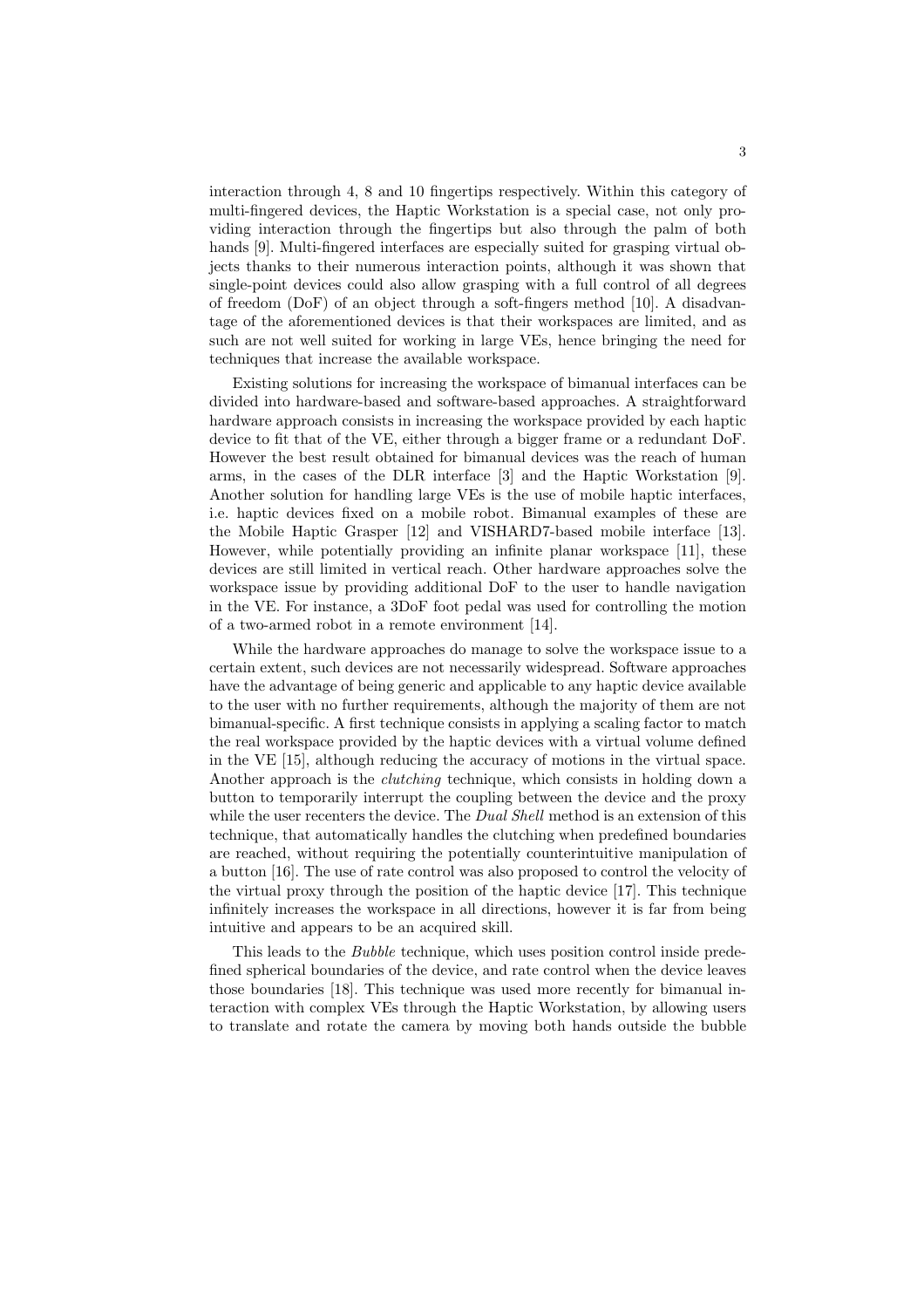in the same direction [9]. This technique showed to be efficient for simultaneous navigation and manipulation with the Haptic Workstation, since it allows interaction with both palms and fingers. However, it remains more difficult to use with single-point interfaces. In this case, picked objects are frequently dropped during the translations of the virtual workspace through rate control, especially when using two different interfaces with physical workspaces of different size and shape.

The problem of grasping virtual objects with two single-point haptic interfaces has not yet been specifically addressed, as few bimanual techniques focus on two-handed haptic manipulation. In this context, several issues arise, although they have received little attention. Virtual springs between multiple contact points [6] were used for the haptic rendering of grasping, while repulsion forces [3, 8] were computed for the prevention of collisions between a user's hands and the haptic devices. Previous work from the area of augmented reality could be used for the modulation of the stiffness of objects [19] during a manipulation with haptic devices exhibiting different gains. Therefore, the question of how to facilitate the carrying of objects with dual single-point interfaces remains fully open, and we provide a first answer in this paper.

## 3 Novel Techniques for Improving Bimanual Interaction with Dual Single-Point Haptic Interfaces

We propose a set of new interaction techniques for improving the exploration of large VEs with two haptic interfaces, and the manipulation of objects with two 3DoF haptic devices represented by simple proxies that enter in contact with virtual objects through single contact points. We first present two haptic exploration techniques: the double bubble, which allows free motion with both hands in a VE, and a viewport adaptation method that maintains both virtual proxies on screen at all times. Then, we present two haptic manipulation techniques: the magnetic pinch, which uses a simulated spring to keep the virtual proxies from dropping a picked object, and the *joint control*, which solves issues related to different control modes between the two hands.

#### 3.1 Double Bubble

In the *double bubble* technique, the workspace of each haptic device is defined by two areas, each associated to a control mode. An inner area controls the proxy directly in position, and an outer area, starting at the boundaries of the inner area and extending up to the physical limits of the device, controls the virtual workspace in speed within the VE. Besides using two interfaces instead of one, two major differences separate the *double bubble* from the previously mentioned bubble technique. The first difference is the use of a rectangular parallelepiped for the boundaries of the bubbles instead of a sphere, to better fit the physical workspaces of the devices. We can notably think of PHANToM devices which have a higher width than their height or depth. The second difference is the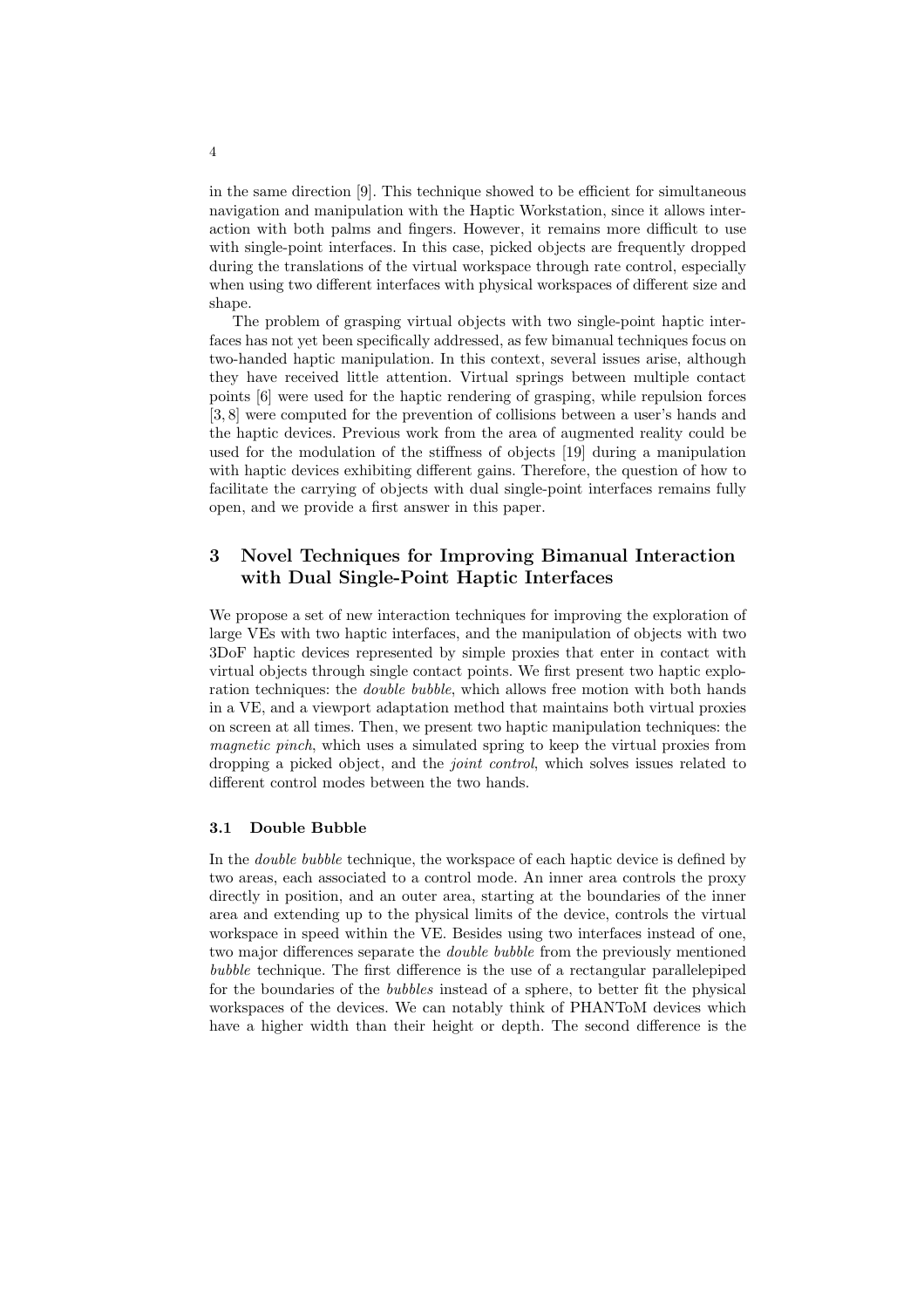presence of a visual feedback added to the haptic feedback when the devices leave the boundaries, in the form of a trail behind the rate-controlled proxies. The technique is illustrated in Figure 2.



Fig. 2. Control modes of the double bubble. (a) Devices inside the bubbles : position control. (b) Devices outside the bubbles : rate control.

#### 3.2 Viewport Adaptation

Since each device is attached to a bubble independent from the other, a method is required to keep both proxies on the screen, as these can move infinitely in completely opposite directions. Thus, we developed a method to ensure both virtual workspaces stay in the screen. This is accomplished by setting the distance of the camera to the center of the scene to a value proportional to the distance between the leftmost border of the left workspace and the rightmost border of the right workspace, plus an arbitrary margin (Figure 3). Given the left virtual workspace of center  $\mathbf{l} = (l_x, l_y, l_z)$  and width  $w_l$ , and the right workspace of center  $\mathbf{r} = (r_x, r_y, r_z)$  and width  $w_r$ , the position of the camera is computed following Equations (1-3).



Fig. 3. Viewport adaptation. (a) Computation of the camera position. (b-c) Automatic viewport adaptation from different relative positioning of the proxies (circled).

The center of scene s is first computed from both workspace centers following:

$$
\mathbf{s} = \left(\frac{l_x + r_x}{2}, \frac{l_y + r_y}{2}, \max(l_z, r_z)\right) . \tag{1}
$$

The width of the displayed scene  $w_s$  is then computed from the widths of both workspaces  $w_l$  and  $w_r$ , as well as an arbitrary margin m that ensures that the virtual workspace boundaries do not leave the borders of the screen: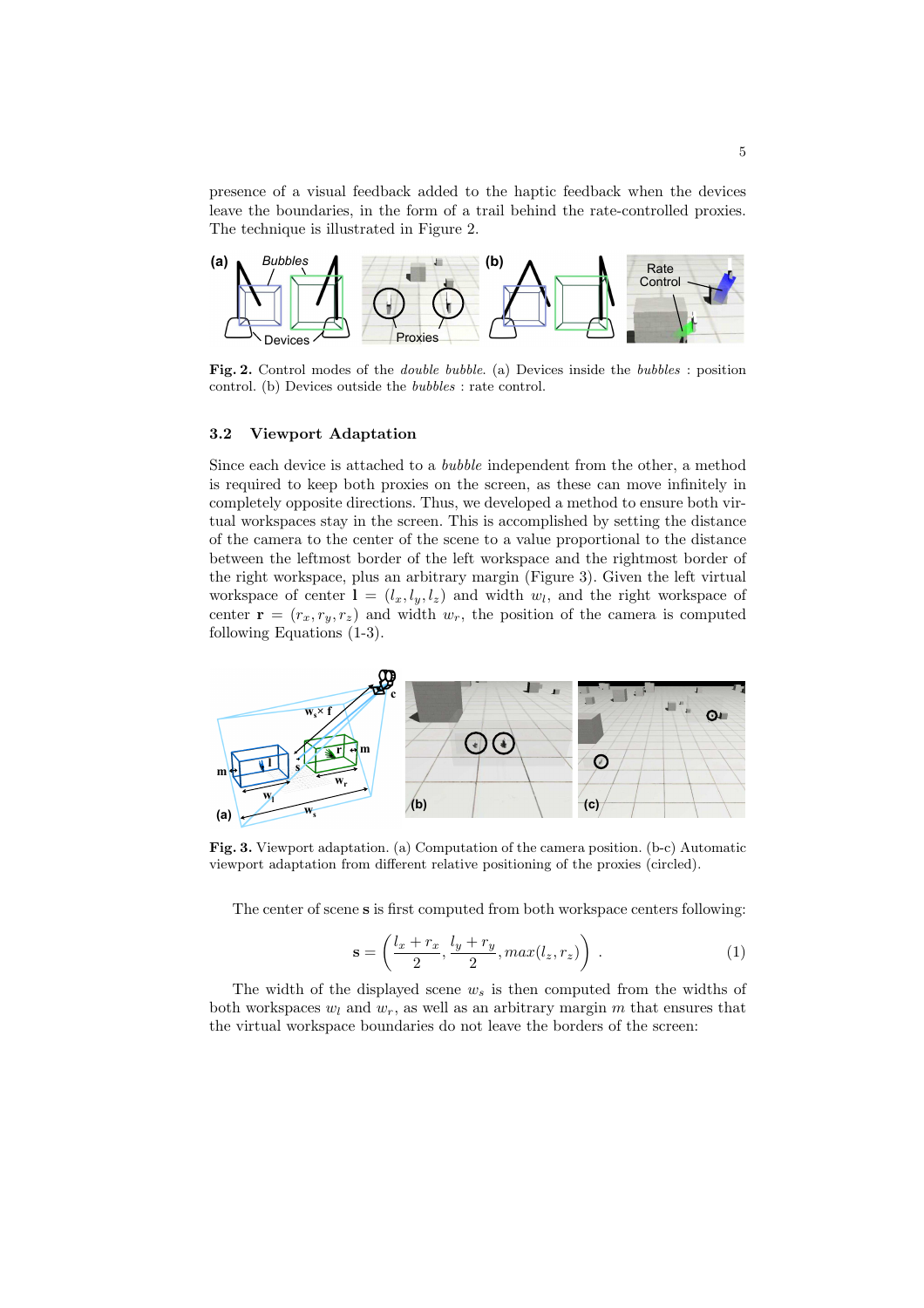$$
w_s = \sqrt{(r_x - l_x)^2 + (r_y - l_y)^2} + w_l/2 + w_r/2 + 2m.
$$
 (2)

Finally, the position of the camera c is computed following:

$$
\mathbf{c} = \mathbf{s} + w_s \times d \times \mathbf{a} \tag{3}
$$

where  $d$  is a scalar that depends on the camera field of view, and **a** is an arbitrary vector that determines the angle from which the scene is displayed.

#### 3.3 Magnetic Pinch

In order to facilitate the picking of virtual objects with two single-point interfaces, we propose two haptic manipulation techniques triggered whenever a grasping situation is detected. Three conditions are considered to determine whether both hands are grasping an object or not, according to the contact normals, the contact forces, and the relative position of both hands (Figure 4):

- 1. The angle between the contact normals must be under a certain threshold.
- 2. Both contact forces must exceed a threshold in order to discriminate simple contacts with an object from a true intent of grasping the object.
- 3. Two cylinders projected from both proxies following the contact normal and whose radii match the sizes of the proxies must intersect.



Fig. 4. Different cases of dual contact with a virtual object: (a) Normals nearly colinear and hands face-to-face, (b) Hands not in front of each other, (c) Normals far from colinearity. (d) Visual feedback of the magnetic pinch, symbolized by red bolts.

Once the grasping is initiated, the magnetic pinch takes effect, simulating a spring pulling both hands towards the picked object to prevent unintentional drops. For each haptic device, a force  $F_h$  is generated following:

$$
\mathbf{F}_h = -k_h \times \left(1 - \frac{g_s}{\|\mathbf{o} - \mathbf{p}\|}\right) \times (\mathbf{o} - \mathbf{p}). \tag{4}
$$

where **p** is the position of the first interface, **o** is the position of the second interface,  $g_s$  is the size of the grasped object (the distance between the two contact points when the grasping is initiated), and  $k<sub>h</sub>$  is the stiffness of the spring. The spring is removed as soon as the user gives enough force to end the contact of the hands with the object, hence dropping it.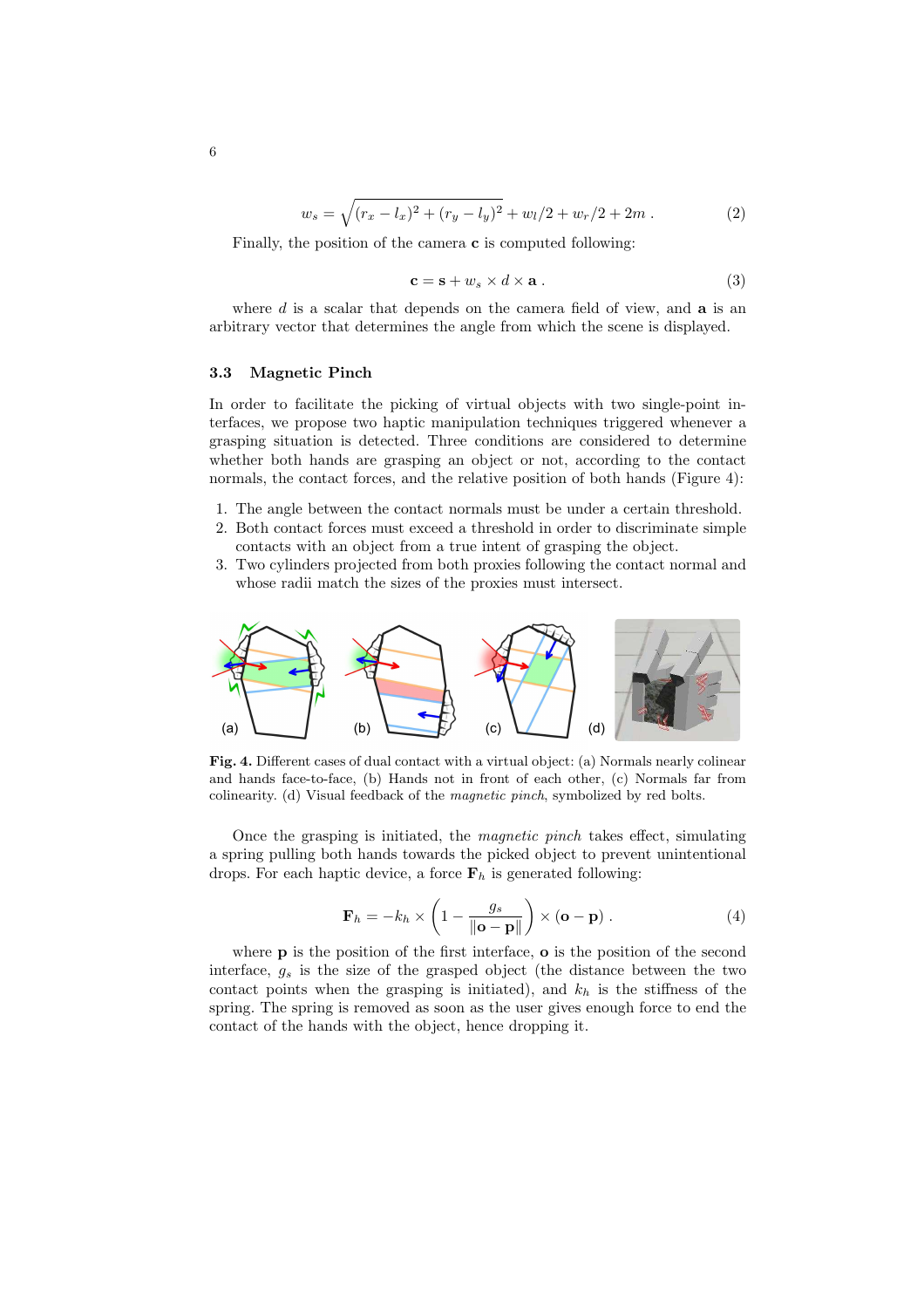Additionally, the position of the grasped object  $g_p$  can be constrained to the central point between the positions of the two virtual proxies l and r, further reducing the risk of unwanted drops. For this, we use another spring of stiffness  $k_o$ , with a force  $\mathbf{F}_o$ , following:

$$
\mathbf{F}_o = -k_o \times \left(\frac{\mathbf{l} + \mathbf{r}}{2} - \mathbf{g}_p\right) . \tag{5}
$$

The spring feels as if the hands were "magnetized" to the object, and small red bolts are visually displayed to highlight this effect.

## 3.4 Joint Control

The double bubble metaphor may introduce a difference in control modes and/or scaling factors when activated. In order to reduce the impact of these differences when pick-and-placing a virtual object, we introduce the notion of *joint control*. During a grasping situation, both devices use a common control/display ratio (average of both) and common bubble size (minimal dimensions), and enter rate control simultaneously when at least one device leaves its bubble. This technique allows easier exploration of a VE when holding an object between virtual hands controlled by two different haptic interfaces.



Fig. 5. Illustration of *joint control.* (a) Difference in *bubble* size and workspace translation speed without joint control. (b) Carrying an object with joint control.

## 4 Evaluation

To assess the efficiency of the proposed techniques, we conducted an experiment involving a simple pick-and-place task, where users had to pick a cube and place it at a given position. To evaluate the double bubble technique, we compared it to the clutching technique for workspace extension, and the benefits of the magnetic pinch and joint control were also measured for grasping facilitation.

#### 4.1 Method

Population. Thirteen participants (2 females and 11 males) aged from 20 to  $26 \text{ (mean } = 22.8, \text{ sd } = 1.7 \text{) performed the experiment. None of the participants}$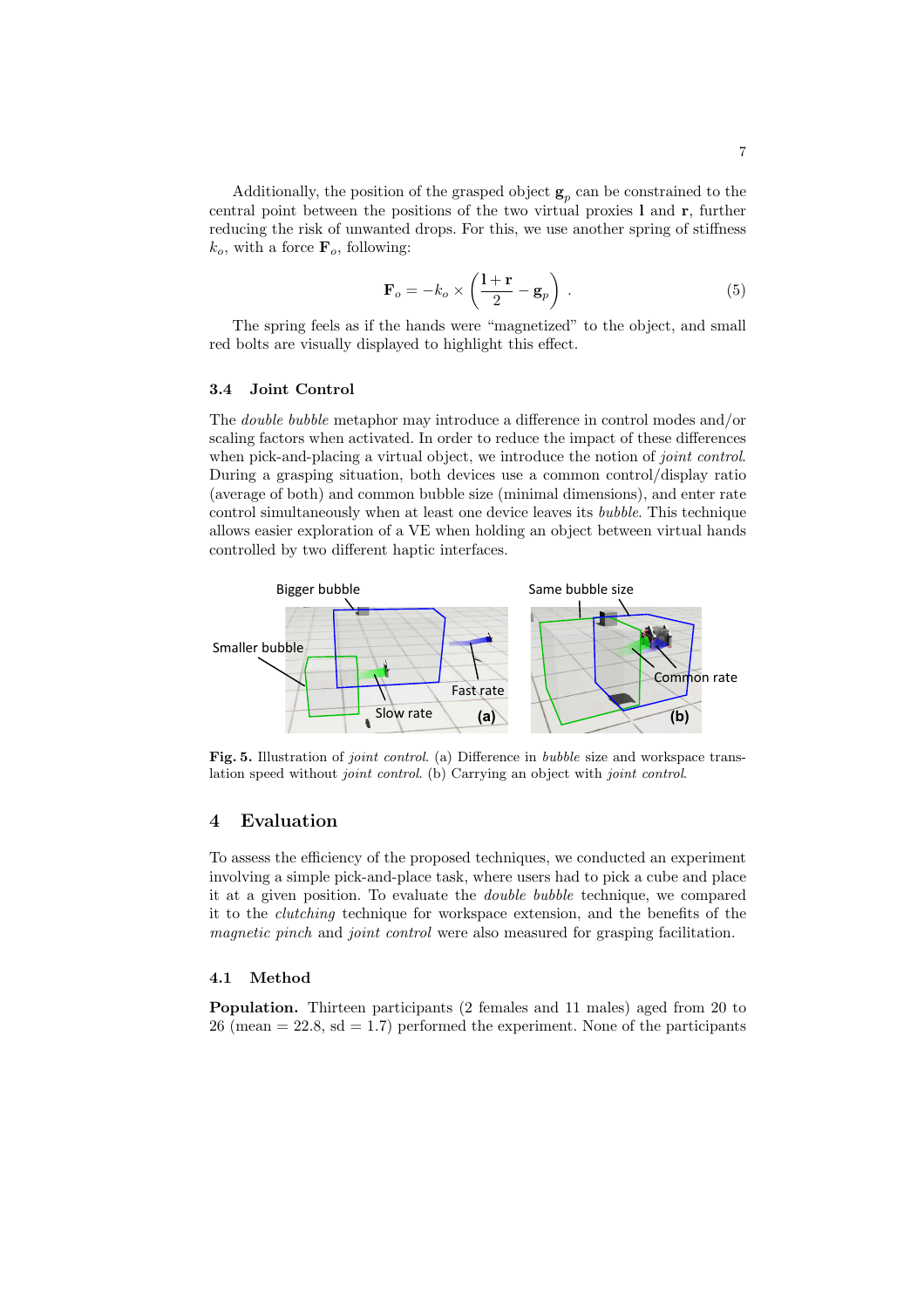had any known perception disorder. All participants were naïve with respect to the proposed techniques, as well as to the experimental setup and the purpose of the experiment.

Experimental Apparatus. The participants were seated at 1m in front of a 24 inch widescreen monitor. The experiment was conducted using two different haptic interfaces. The participants manipulated a Falcon (Novint Technologies Inc., Albuquerque, New Mexico, USA) in their left hand, and a PHANToM Omni (Sensable Technologies, Wilmington, Massachusetts, USA) in their right hand, both placed in front of the screen as shown in Figure 6. Visual feedback was rendered at a refresh rate of 50 Hz, while the haptic rendering rate was 1,000 Hz. Physical simulation was performed using Nvidia PhysX at a rate of 1,000 Hz to match the update frequency of the haptic loop. A virtual coupling mechanism was used between the haptic interfaces and the virtual proxies by simulating a spring-damper system between each haptic device and its corresponding proxy.

Virtual Environment. The VE was composed of a 100m-wide ground plane with four potential target planes, of 1m of width, placed at the corners of a 6m-wide square around the center of the VE. The target plane of each trial were colored in red, and the other planes were colored in white. The cube to be manipulated had a width of 30cm and a mass of 3g, and was placed at the center of the VE. The proxies controlled by each haptic device were physically represented by cubes of 20cm of width, and were positioned 2m away from each other and 5m away from the central cube at the start of each trial. The cube was thus lying beyond the limits of the workspaces. The proxy controlled by the left device was visually represented by a blue left hand, and the right proxy was represented by a green right hand. Figure 6 shows the scene as displayed at the beginning of a trial.



Fig. 6. Apparatus and virtual environment used in the experiment.

Procedure. At the start of each trial, both haptic devices and proxies were set to their starting positions. The subject had to pick the cube from both sides, carry it towards the red target and make the cube contact with the target, thus ending the trial. A black screen warned the subject about the beginning of the next trial.

8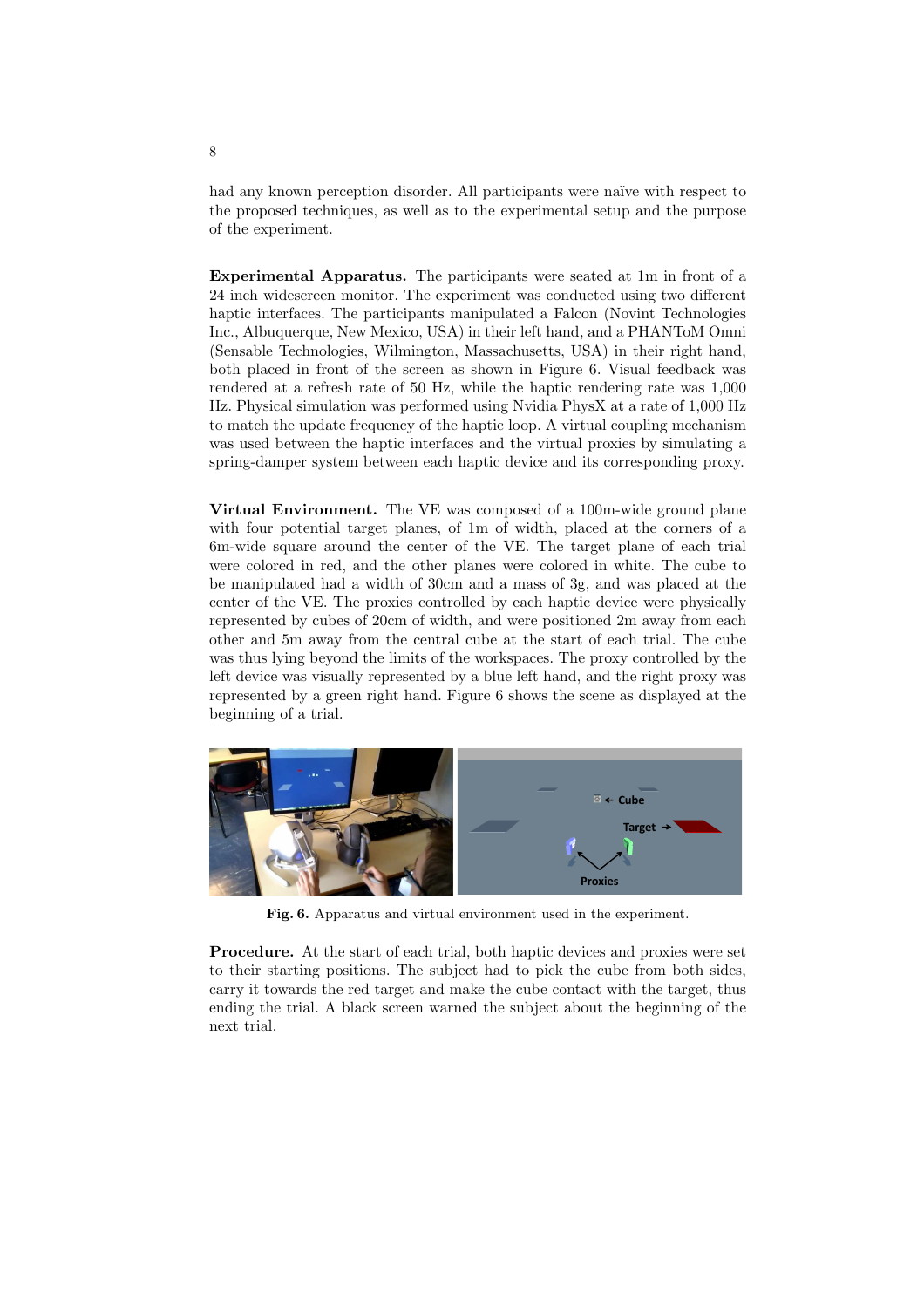Experimental Conditions. We used a within-subject design to evaluate the four different conditions. In the control condition *Ctrl*, the participants were able to use the clutching technique when they reached the limits of the workspaces. The three other conditions corresponded to: (1)  $DB$  (double bubble), (2) MP (*clutching* with *magnetic pinch*/*joint control*) and (3)  $DB+MP$  (a combination of double bubble and magnetic pinch/joint control). All the conditions were tested 44 times (11 times per target). The order between the different conditions was counterbalanced across participants, and for each condition, the order between the targets was randomized. The experiment lasted around 1 hour.

Collected Data. For each trial and each participant, the completion time and number of drops were recorded. The completion time is the time elapsed between the moment the proxies leave their starting positions and the moment the cube touches its target plane. The number of drops is the number of hits recorded between the cube and any part of the ground plane that is not the target plane. At the end of the experiment, participants had to complete a subjective questionnaire in which they had to grade the different techniques according to different criteria. The participants could rate the criteria from 1 (very bad) to 7 (very good). The different criteria were: (1) Global appreciation, (2) Efficiency, (3) Learning, (4) Usability, (5) Fatigue, and (6) Realism.

#### 4.2 Experiment Results

Completion Time We conducted a statistical analysis from the completion time data collected during the experiment. For each participant, statistics (mean M, standard deviation SD) were computed on the 44 trials in each condition. A Friedman test on the completion time (in seconds) revealed a significant effect of the technique  $(\chi^2 = 27.66, p < 0.001)$ . Follow-up post-hoc analysis revealed that completion time in both the  $MP$  ( $M = 14.16$ ,  $SD = 7.14$ ) and  $DB/MP$  $(M = 8.43, SD = 2.91)$  conditions were significantly shorter that in the control  $(M = 21.41, SD = 13.19)$  and DB  $(M = 20.06, SD = 14.63)$  conditions (p < 0.001 in all cases), and that the  $DB+MP$  condition led to significantly shorter times than the  $MP$  condition as well  $(p < 0.001)$ .

Number of drops Similarly, a statistical analysis was conducted on the number of drops for all trials of each participant. A Friedman test showed a significant effect of the technique  $(\chi^2 = 25.52, p < 0.001)$ . Post-hoc analysis showed that the MP ( $M = 4.22$ ,  $SD = 9.45$ ) and  $DB/MP$  ( $M = 2.36$ ,  $SD = 2.33$ ) conditions led to significatively less drops than the control  $(M = 7.88, SD = 6.37)$  and DB  $(M = 8.79, SD = 6.77)$  conditions  $(p < 0.001$  in all cases).

## 4.3 Subjective Questionnaire

We perfomed a Friedman test to analyse the answers of the participants to the subjective questionnaire. The reported p-values were adjusted for multiple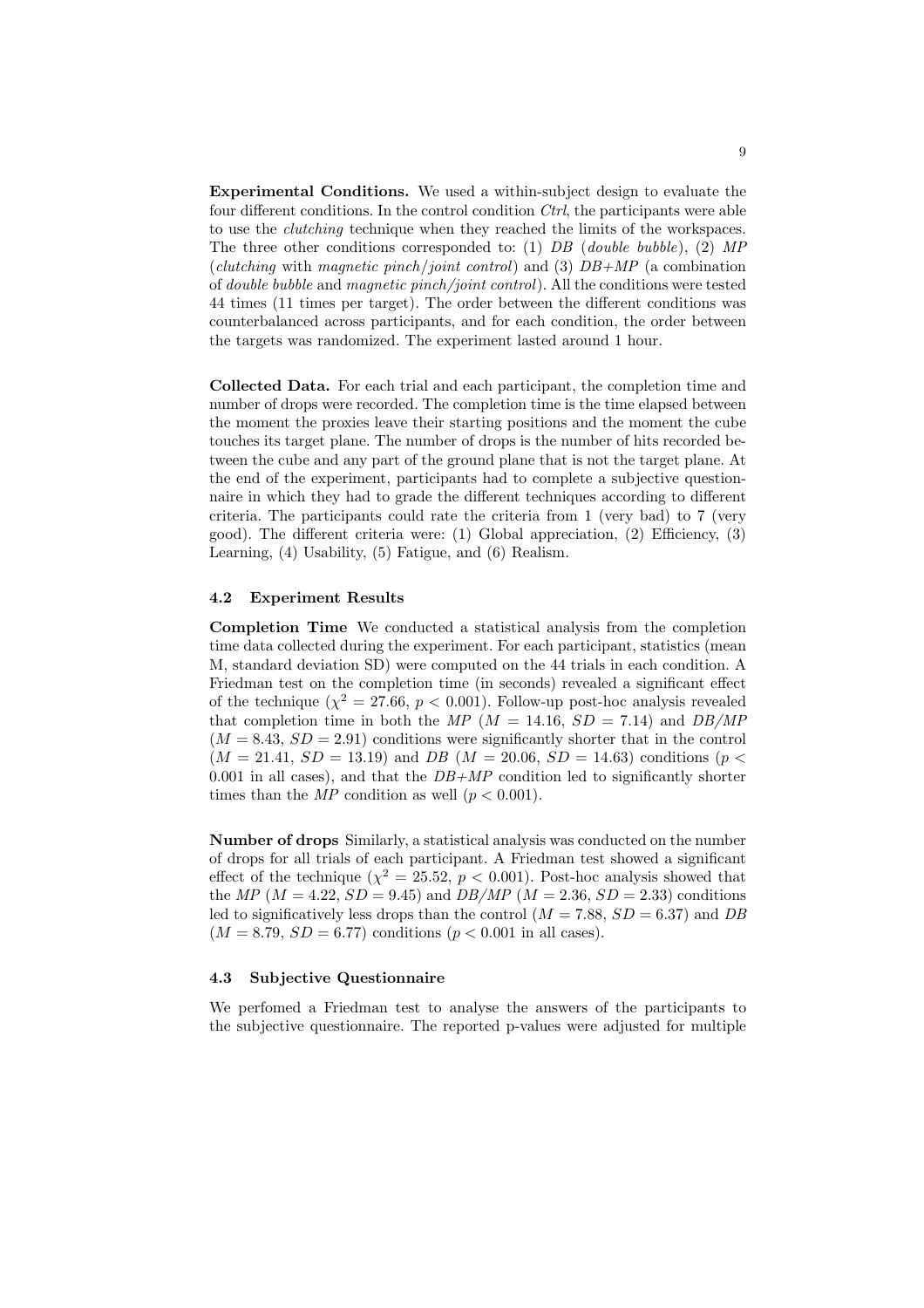comparisons (alpha-level  $p=0.05$ ). We found a significant effect for 5 criteria: Global appreciation ( $\chi^2 = 4.62$ ,  $p < 0.001$ ), Efficiency ( $\chi^2 = 4.92$ ,  $p < 0.001$ ), Learning easiness  $(\chi^2 = 4.50, p < 0.001)$ , Use easiness  $(\chi^2 = 4.80, p < 0.001)$ and Fatigue ( $\chi^2 = 4.46, p < 0.001$ ).

Post-hoc analysis showed that the  $DB+MP$  condition was preferred to both the control and DB for all criteria: Global appreciation ( $p < 0.001$  and  $p < 0.001$ ) respectively), Efficiency ( $p < 0.001$  and  $p < 0.001$ ), Learning ( $p < 0.001$  and  $p < 0.001$ , Usability ( $p < 0.001$  and  $p < 0.001$ ) and Fatigue ( $p < 0.001$  and  $p < 0.001$ ). The MP condition was also preferred over the control and DB for 3 criteria: Global appreciation ( $p = 0.029$  and  $p = 0.028$ ), Learning ( $p = 0.032$ ) and  $p = 0.009$  and Usability ( $p = 0.027$  and  $p = 0.008$ ), plus a fourth criteria for the *DB*: Efficiency  $(p = 0.020)$ .



Fig. 7. Box plots of the completion times, number of drops and subjective ratings for the significative criteria, for all conditions. They are delimited by the quartile (25% quantile and 75% quantile) of the distribution of the condition over the individuals. The median is represented for each trial.

#### 5 Discussion

We proposed the *double bubble* technique with viewport adaptation for bimanual haptic navigation in a large VE as well as two haptic manipulation techniques, the magnetic pinch and joint control. The conducted experiment showed that the manipulation techniques improved performance and subjective appreciation for a pick-and-place task over the double bubble and clutching navigation techniques, while the combination of all of the proposed techniques led to the best results.

The *double bubble*, used alone, performed as good as the *clutching* technique without outperforming it, in terms of completion time, drop rate, and subjective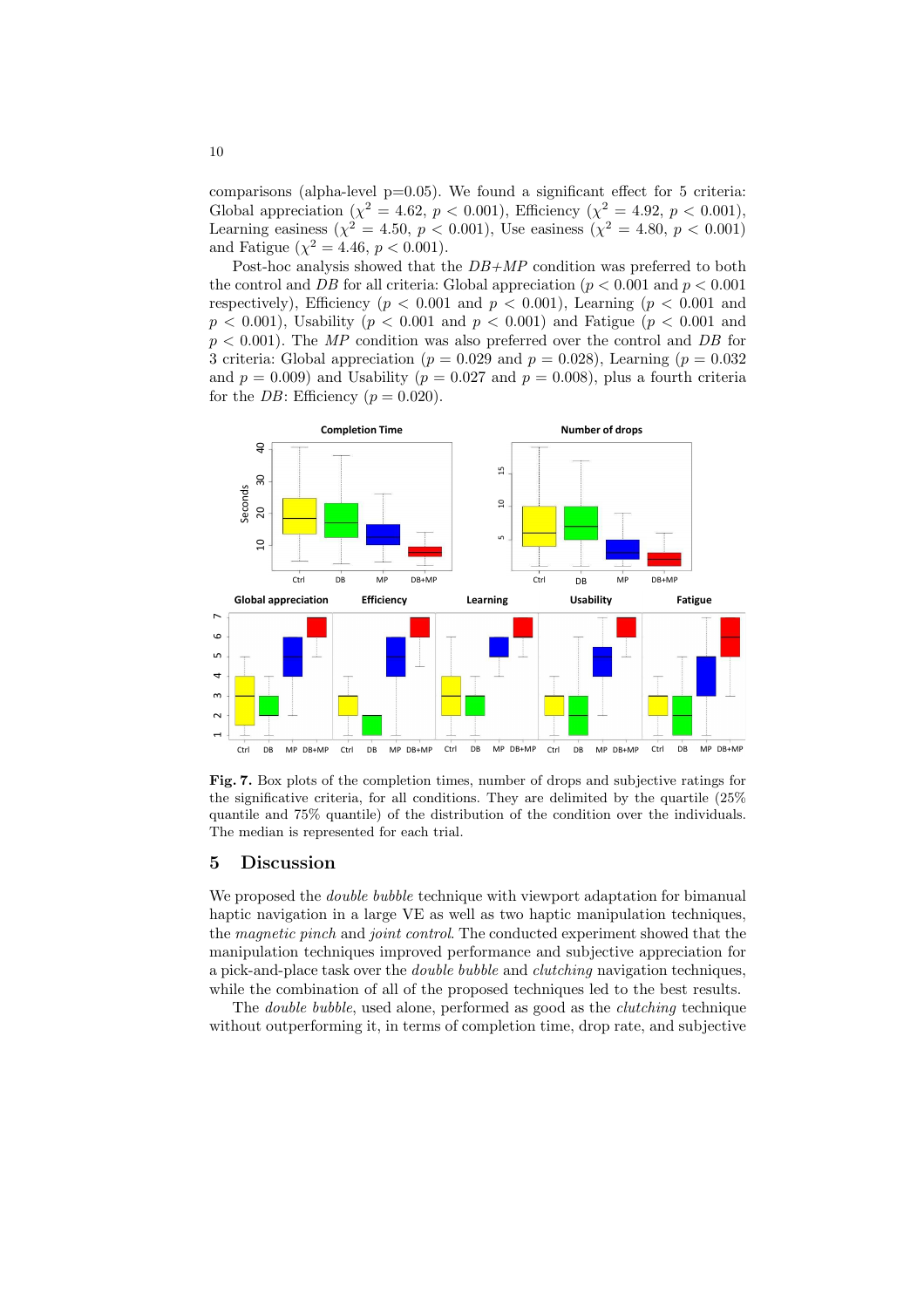appreciation. The technique allows to translate the workspace in a VE in a smoother way than the *clutching* technique, by removing the need to move the devices back and forth several times. We are planning to allow rotations of the viewport with the technique in future work.

The experiment showed that the *magnetic pinch* and *joint control* significantly reduced completion times and dropping rates compared to the conditions that did not use them. In addition, the subjective appreciation also favored the conditions which used these techniques over those that did not, globally and more particularly for learning and usability. These results strongly indicate that the magnetic pinch and joint control techniques, by stabilizing the grasping of a virtual object with virtual proxies, are efficient for facilitating pick-and-place tasks. Additionally, while the magnetic pinch inherently adds an unrealistic behaviour through the magnetic attraction, it does not seem to hinder the global realism of the scene, as no significant difference in the participants perception of realism was reported for the different conditions.

The best results were obtained with the combination of all of the proposed techniques. The double bubble showed its full potential when used jointly with the magnetic pinch and joint control, outperforming the combination of the latter techniques with clutching. The double bubble allows users to perform the task in a simpler and faster way than the clutching technique, which imposes frequent stops of both proxies to recenter the two haptic devices.

## 6 Conclusion and Perspectives

In this paper, we presented novel interaction techniques for bimanual haptic manipulation of virtual objects with two single-point haptic interfaces. The double bubble allows to move the workspaces of both virtual proxies inside the VE through hybrid position/rate controls, and a viewport adaptation technique keeps both proxies on screen at all times. The magnetic pinch prevents dropping of picked objects using a virtual spring between proxies. Finally, the joint control allows better handling of picked objects when moving around.

An experiment with a pick-and-place task showed that the *magnetic pinch* and joint control could lead to faster completion of the task with less unwanted drops of the object and overall better user appreciation compared to conditions that did not use them. They are thus efficient for simplifying the picking and carrying of an object. The *double bubble*, when used jointly with the aforementioned techniques, reduced even further the time needed to complete the task, outperforming the clutching technique. Overall, the combination of all of these techniques was shown to be very efficient for extending the workspaces of different haptic interfaces and allowing bimanual manipulation of objects with single-point interfaces in large VEs.

Future work will focus on supporting 6DoF devices and more complex proxies that generate multiple contact points with objects. We also plan to increase the interaction possibilities of the techniques, and apply them to more complex tasks and applications like industrial prototyping or medical training.